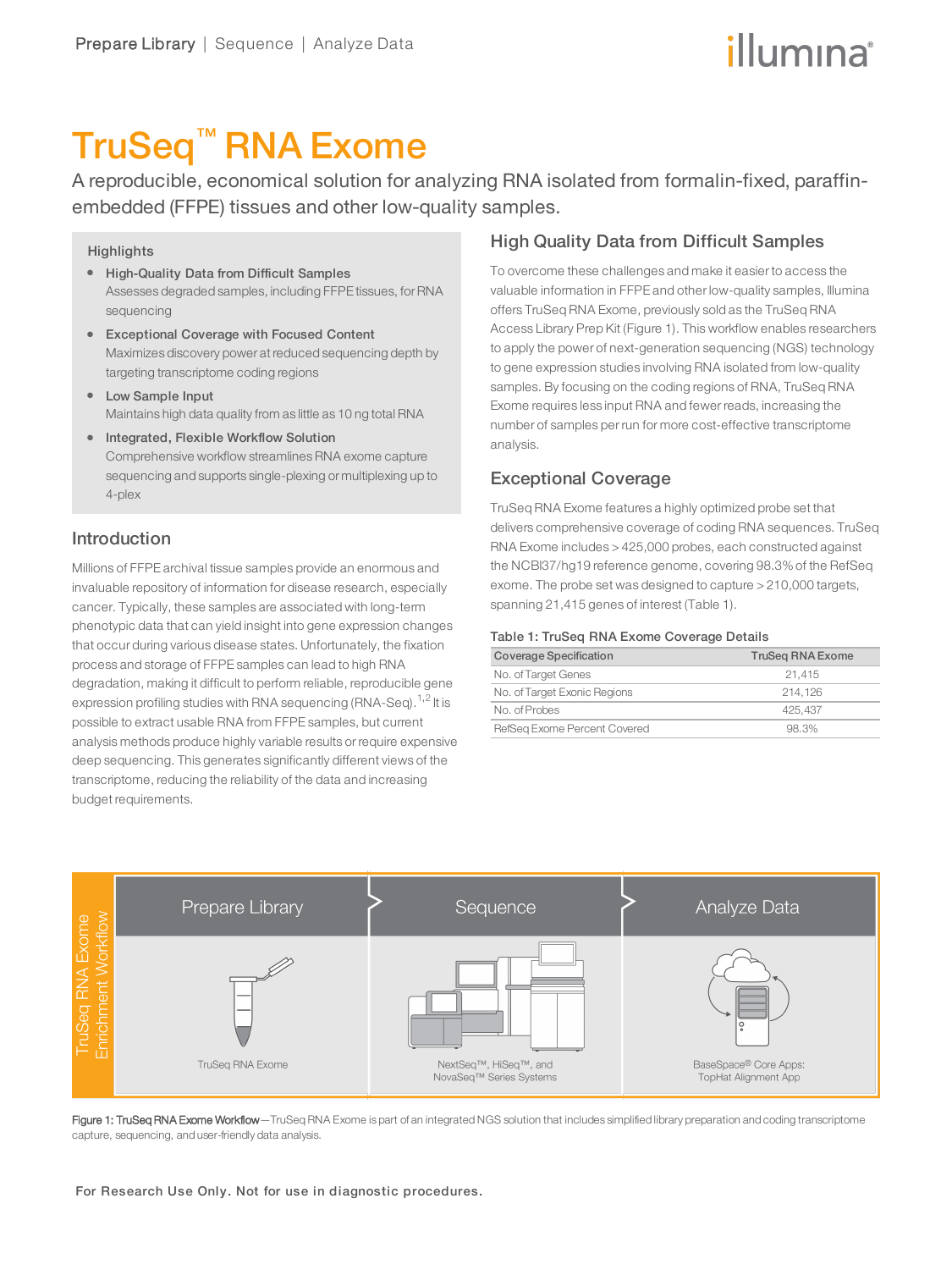## Focused Content

TruSeq RNA Exome provides high capture efficiencies that focus sequencing efforts on the high value content of RNA coding regions. To demonstrate this, libraries were prepared from FFPE lung tumor and normal samples using TruSeq Stranded Total RNA and TruSeq RNA Exome. Sequencing and analysis with the BaseSpace TopHat Alignment App revealed that TruSeq RNA Exome resulted in > 85% of the bases covered aligning to coding sequence and untranslated regions (UTR) of RNA, compared to < 40% with TruSeq Stranded Total RNA (Figure 3). By working with more focused content, TruSeq RNA Exome produces smaller data sets that enable faster data analysis and easier data handling.

## Low Sample Input

High capture efficiency and coverage uniformity minimize the required sequencing depth to determine expression levels accurately and without bias. Starting with as little as 10 ng total RNA, it is possible to achieve the sequencing depth needed for accurate quantitation and detection of transcripts and gene fusions. This low input requirement makes TruSeq RNA Exome an ideal solution for precious samples with limited starting material.

## Simple, Scalable Workflow

TruSeq RNA Exome is designed and fully optimized for flexibility in multiplexing needs, providing a simple, scalable solution that is part of the Illumina integrated NGS workflow that includes library preparation, sequencing, and data analysis (Figure 1).

### Streamlined Library Prep

Stranded RNA-Seq libraries are prepared using accurate, proven TruSeq chemistry. This method adds unique oligonucleotides to each library, tagging them for downstream pooling into one lane (Figure 2A). This multisample pooling step allows more samples to be loaded in a single sequencing run, making high-throughput studies feasible. After libraries are pooled, they undergo a capture step that produces a targeted library, depleted of ribosomal RNA and intronic orintergenic regions. Pooled libraries are hybridized to biotin-labeled probes specific for coding RNA regions (Figure 2B). Specific targets within the pool are then captured by adding streptavidin beads that bind to the biotinylated probes (Figure 2C). Magnets pull the bound RNA fragments from the solution (Figure 2D). Captured RNA fragments are eluted from the beads and hybridized for a second enrichment reaction. After amplification, a targeted library is ready for cluster generation and subsequent sequencing. Reagents are supplied in quantities sufficient to provide flexibility in sample plexing from single-plex sequencing to 4 plex multiplexing. Master-mixed reagents provide a quick start and make the process automation-friendly.



Figure 2: TruSeq RNA Exome Capture Chemistry-TruSeq RNA Exome provides a simple and streamlined protocol for isolating targeted regions of interest from samples.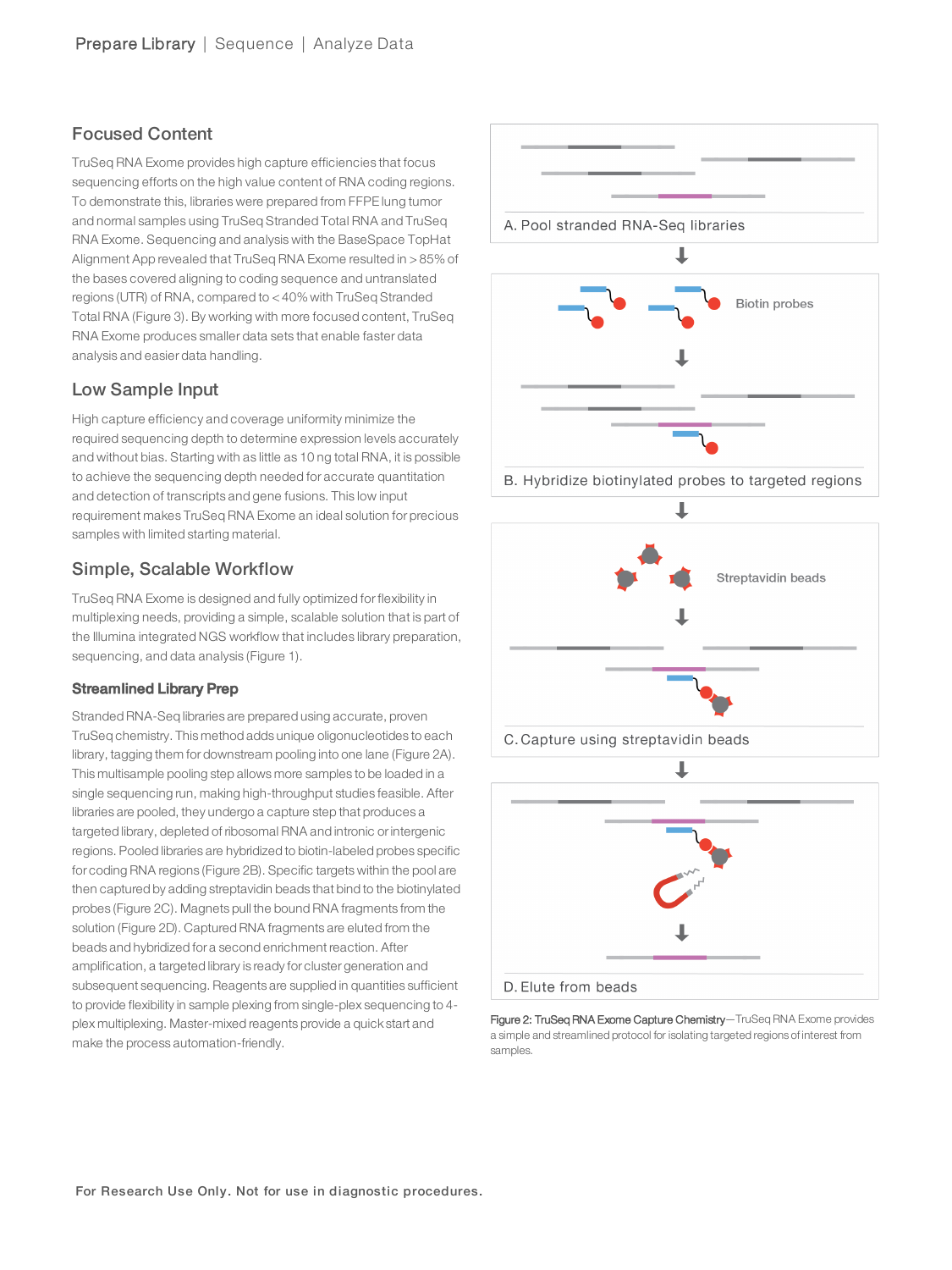

 $\mathsf B$ 

% Bases Aligned to Region



Figure 3: Focus on RNA Coding Regions with TruSeq RNA Exome - FFPE lung tumor and normal samples were prepared with both TruSeq Stranded Total RNA and TruSeq RNA Exome. Libraries were sequenced at 200 M and 25 M reads, respectively. (A) Samples prepared with TruSeq RNA Exome show much deeper coverage of the exons, even at 1/8 the number of reads. The TruSeq Stranded Total RNA data were down-sampled to 30 M reads for comparison. (B) Using the BaseSpace TopHat Alignment App, more than 85% of the data generated using TruSeq RNA Exome aligned to transcripts (coding and UTRs).

#### For Research Use Only. Not for use in diagnostic procedures.